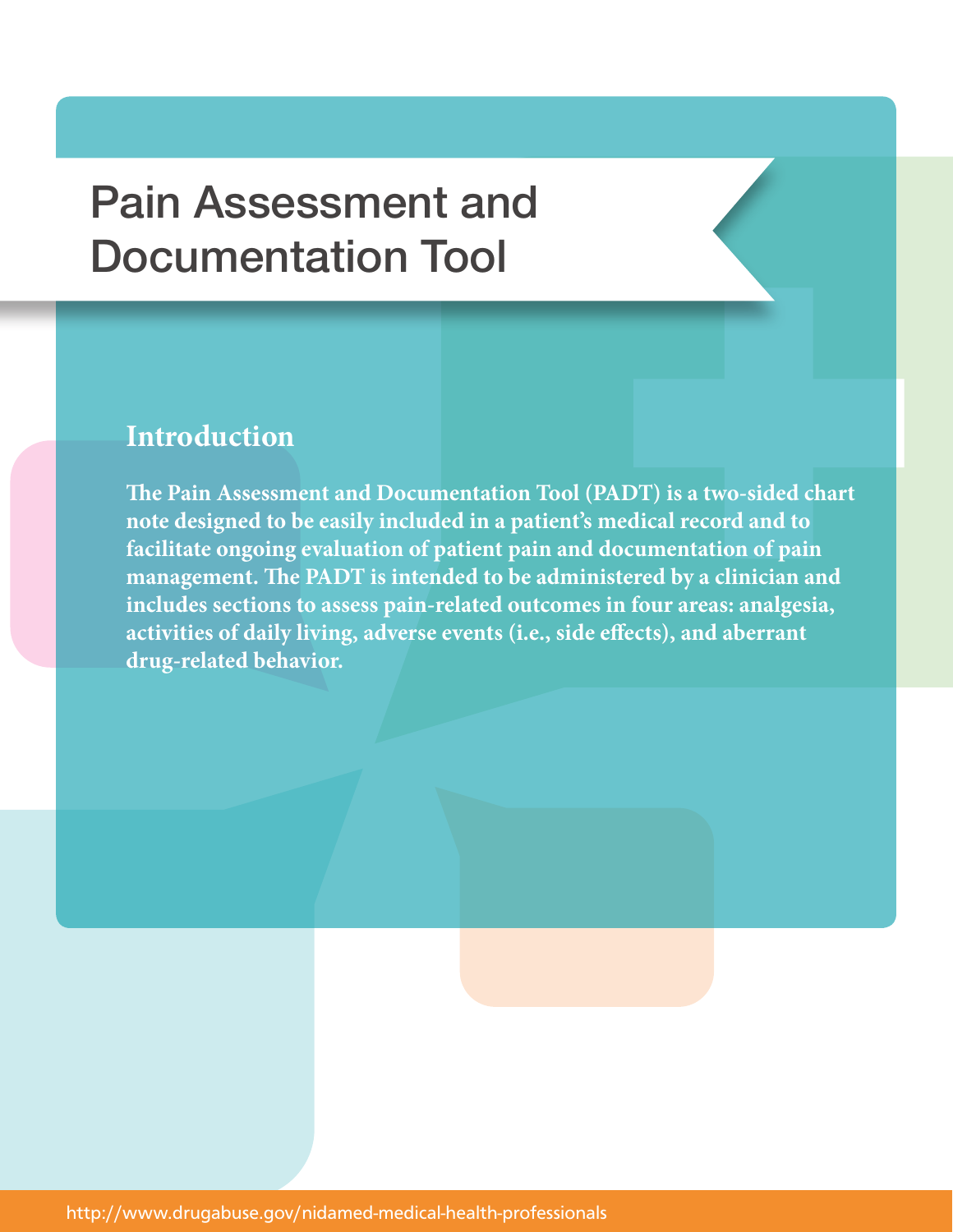| <b>Progress Note</b><br>Pain Assessment and Documentation Tool (PADT <sup>™</sup> )                                                                                                                                                                                                                                                                                                                                                                                  |                                                       |                                                              |                                                                                                                     |               |                                 |       |  |  |  |  |
|----------------------------------------------------------------------------------------------------------------------------------------------------------------------------------------------------------------------------------------------------------------------------------------------------------------------------------------------------------------------------------------------------------------------------------------------------------------------|-------------------------------------------------------|--------------------------------------------------------------|---------------------------------------------------------------------------------------------------------------------|---------------|---------------------------------|-------|--|--|--|--|
|                                                                                                                                                                                                                                                                                                                                                                                                                                                                      |                                                       | <b>Patient Stamp Here</b>                                    |                                                                                                                     |               |                                 |       |  |  |  |  |
|                                                                                                                                                                                                                                                                                                                                                                                                                                                                      |                                                       |                                                              |                                                                                                                     |               |                                 |       |  |  |  |  |
| Assessment Date: ___________                                                                                                                                                                                                                                                                                                                                                                                                                                         |                                                       |                                                              |                                                                                                                     |               |                                 |       |  |  |  |  |
|                                                                                                                                                                                                                                                                                                                                                                                                                                                                      |                                                       |                                                              | <b>Current Analgesic Regimen</b>                                                                                    |               |                                 |       |  |  |  |  |
| <b>Drug Name</b>                                                                                                                                                                                                                                                                                                                                                                                                                                                     | Strength (eg, mg)                                     |                                                              | <b>Frequency</b>                                                                                                    |               | <b>Maximum Total Daily Dose</b> |       |  |  |  |  |
|                                                                                                                                                                                                                                                                                                                                                                                                                                                                      |                                                       |                                                              |                                                                                                                     |               |                                 |       |  |  |  |  |
|                                                                                                                                                                                                                                                                                                                                                                                                                                                                      |                                                       |                                                              |                                                                                                                     |               |                                 |       |  |  |  |  |
| The PADT is a clinician-directed interview; that is, the clinician asks the questions, and the clinician records the responses. The Analgesia,<br>Activities of Daily Living, and Adverse Events sections may be completed by the physician, nurse practitioner, physician assistant, or nurse. The<br>Potential Aberrant Drug-Related Behavior and Assessment sections must be completed by the physician. Ask the patient the questions below,<br>except as noted. |                                                       |                                                              |                                                                                                                     |               |                                 |       |  |  |  |  |
| Analgesia                                                                                                                                                                                                                                                                                                                                                                                                                                                            |                                                       |                                                              | <b>Activities of Daily Living</b>                                                                                   |               |                                 |       |  |  |  |  |
| If zero indicates "no pain" and ten indicates "pain as bad                                                                                                                                                                                                                                                                                                                                                                                                           |                                                       |                                                              | Please indicate whether the patient's functioning with the                                                          |               |                                 |       |  |  |  |  |
| as it can be," on a scale of 0 to 10, what is your level of                                                                                                                                                                                                                                                                                                                                                                                                          |                                                       | current pain reliever(s) is Better, the Same, or Worse since |                                                                                                                     |               |                                 |       |  |  |  |  |
| pain for the following questions?                                                                                                                                                                                                                                                                                                                                                                                                                                    |                                                       |                                                              | the patient's last assessment with the PADT.* (Please<br>check the box for Better, Same, or Worse for each item     |               |                                 |       |  |  |  |  |
| What was your pain level on average during the past<br>1.<br>week? (Please circle the appropriate number)                                                                                                                                                                                                                                                                                                                                                            |                                                       |                                                              | below.)                                                                                                             |               |                                 |       |  |  |  |  |
| No Pain 0 1 2 3 4 5 6 7 8 9 10 Pain as bad                                                                                                                                                                                                                                                                                                                                                                                                                           |                                                       |                                                              |                                                                                                                     | <b>Better</b> | Same                            | Worse |  |  |  |  |
|                                                                                                                                                                                                                                                                                                                                                                                                                                                                      | as it can be                                          |                                                              |                                                                                                                     |               |                                 |       |  |  |  |  |
|                                                                                                                                                                                                                                                                                                                                                                                                                                                                      |                                                       |                                                              | 1. Physical functioning                                                                                             |               |                                 |       |  |  |  |  |
| 2.<br>week?                                                                                                                                                                                                                                                                                                                                                                                                                                                          | What was your pain level at its worst during the past |                                                              |                                                                                                                     |               |                                 |       |  |  |  |  |
|                                                                                                                                                                                                                                                                                                                                                                                                                                                                      |                                                       | 2.                                                           | <b>Family relationships</b>                                                                                         |               |                                 |       |  |  |  |  |
| No Pain 0 1 2 3 4 5 6 7 8 9 10 Pain as bad                                                                                                                                                                                                                                                                                                                                                                                                                           |                                                       |                                                              |                                                                                                                     |               |                                 |       |  |  |  |  |
|                                                                                                                                                                                                                                                                                                                                                                                                                                                                      | as it can be                                          |                                                              |                                                                                                                     |               |                                 |       |  |  |  |  |
| What percentage of your pain has been relieved<br>3.                                                                                                                                                                                                                                                                                                                                                                                                                 |                                                       |                                                              | 3. Social relationships                                                                                             |               |                                 |       |  |  |  |  |
| during the past week? (Write in a percentage                                                                                                                                                                                                                                                                                                                                                                                                                         |                                                       |                                                              |                                                                                                                     |               |                                 |       |  |  |  |  |
| between 0% and 100%.)                                                                                                                                                                                                                                                                                                                                                                                                                                                |                                                       |                                                              | 4. Mood                                                                                                             |               |                                 |       |  |  |  |  |
|                                                                                                                                                                                                                                                                                                                                                                                                                                                                      |                                                       |                                                              |                                                                                                                     |               |                                 |       |  |  |  |  |
| Is the amount of pain relief you are now obtaining<br>4.                                                                                                                                                                                                                                                                                                                                                                                                             |                                                       | 5.                                                           | <b>Sleep patterns</b>                                                                                               |               |                                 |       |  |  |  |  |
| from your current pain reliever(s) enough to make a<br>real difference in your life?                                                                                                                                                                                                                                                                                                                                                                                 |                                                       |                                                              |                                                                                                                     |               |                                 |       |  |  |  |  |
|                                                                                                                                                                                                                                                                                                                                                                                                                                                                      |                                                       |                                                              |                                                                                                                     |               |                                 |       |  |  |  |  |
| Yes<br> No                                                                                                                                                                                                                                                                                                                                                                                                                                                           |                                                       | 6. Overall functioning                                       |                                                                                                                     |               |                                 |       |  |  |  |  |
|                                                                                                                                                                                                                                                                                                                                                                                                                                                                      |                                                       |                                                              | *If the patient is receiving his or her first PADT                                                                  |               |                                 |       |  |  |  |  |
| Query to clinician: Is the patient's pain relief<br>5.                                                                                                                                                                                                                                                                                                                                                                                                               |                                                       |                                                              | assessment, the clinician should compare the patient's<br>functional status with other reports from the last office |               |                                 |       |  |  |  |  |
| clinically significant?                                                                                                                                                                                                                                                                                                                                                                                                                                              | visit.                                                |                                                              |                                                                                                                     |               |                                 |       |  |  |  |  |
| Yes<br>No                                                                                                                                                                                                                                                                                                                                                                                                                                                            | Unsure                                                |                                                              |                                                                                                                     |               |                                 |       |  |  |  |  |

**Copyright Janssen Pharmaceutica Products, L.P. ©2003 All rights reserved.**